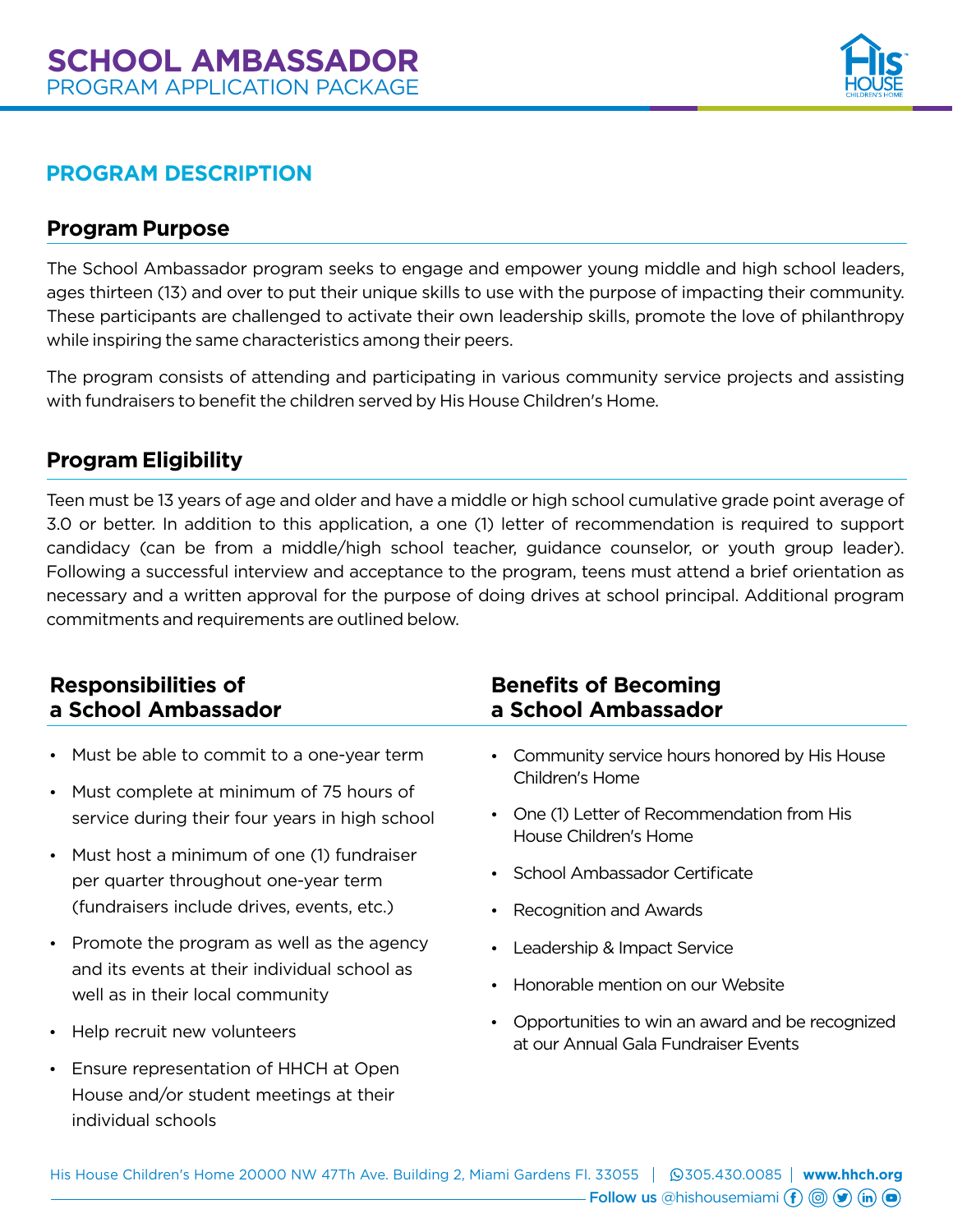

### **APPLICATION** (Please type or print legibly)

| Last Name          |                                                   | First Name             |            |
|--------------------|---------------------------------------------------|------------------------|------------|
| M.I.               | D.O.B.                                            | Age                    | Gender M F |
| Address            | City                                              | State                  | Zip        |
| Cell Phone         | Home Phone                                        | e-mail Address         |            |
| <b>School Name</b> |                                                   | <b>Education Level</b> |            |
|                    | Dlosso aboals above the tige that best match vous |                        |            |

| Please check characteristics that best match you: |               |                        |              |
|---------------------------------------------------|---------------|------------------------|--------------|
|                                                   |               |                        |              |
| Quiet                                             | Friendly      | Strong desire to serve | Impatient    |
| <b>Bold</b>                                       | Patient       | Confident              | Adventurous  |
| Good-natured                                      | Outgoing      | Helpful                | Enthusiastic |
| Strong communicator                               | Serious       | Creative               | Talkative    |
| Introverted                                       | Compassionate | Shy                    | Leader       |

#### Are you involved in any extracurricular activities? Please list:

#### Why should you be chosen as an HHCH School Ambassador?

How many hours per week are you able to commit?